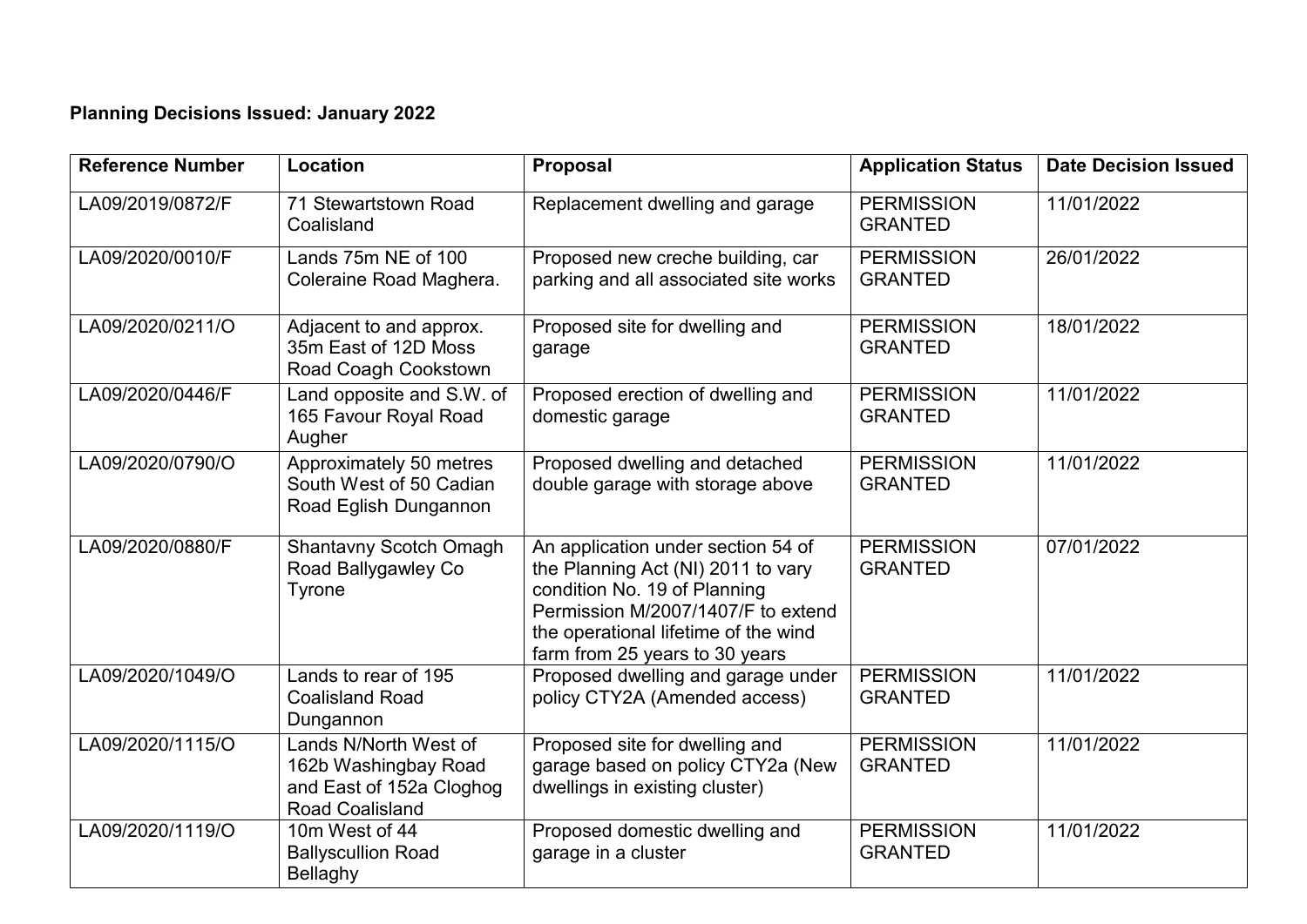| <b>Reference Number</b> | Location                                            | Proposal                                                                                                                                                                                                                                                                                                                                                                                                                                                                                                                                                                                                                                                                                     | <b>Application Status</b>           | <b>Date Decision Issued</b> |
|-------------------------|-----------------------------------------------------|----------------------------------------------------------------------------------------------------------------------------------------------------------------------------------------------------------------------------------------------------------------------------------------------------------------------------------------------------------------------------------------------------------------------------------------------------------------------------------------------------------------------------------------------------------------------------------------------------------------------------------------------------------------------------------------------|-------------------------------------|-----------------------------|
| LA09/2020/1375/F        | 27a Drumconvis Road<br>Coagh Cookstown              | Proposed dwelling in substitution for<br>dwelling previously approved under<br>planning Ref I/2009/0372/F and<br>retention of existing mobile home for<br>a temporary period of 3 years to<br>facilitate construction of new dwelling<br>(additional info)                                                                                                                                                                                                                                                                                                                                                                                                                                   | <b>PERMISSION</b><br><b>GRANTED</b> | 14/01/2022                  |
| LA09/2020/1498/F        | Site adjacent to 99 Ardboe<br>Road Ardboe Co Tyrone | Retention of the Gym and Wellbeing<br>Facility currently under construction<br>on this site. This will compromise of a<br>portal framed and cladding building<br>297sqm in floor space, tarmac car<br>parking surface and associated<br>drainage and septic tank.                                                                                                                                                                                                                                                                                                                                                                                                                            | <b>PERMISSION</b><br><b>GRANTED</b> | 26/01/2022                  |
| LA09/2020/1499/F        | 56 Pomeroy Road<br><b>Tanderagee Road Pomeroy</b>   | Proposal of a new single storey multi-<br>use building with a footprint of<br>approximately 818msq on the site of<br>the previous Forestry School in<br>Pomeroy Forest. The development<br>will provide a welcome area with<br>casual seating, multi purpose rooms,<br>a large kitchen, a large double<br>height adaptable multi use space<br>with retractable audience seating for<br>approx. 150 people, a kitchen area<br>and toilet changing facilities which<br>are accessible both internally and<br>externally. Car parking will be<br>created for approx. 38 cars with<br>additional overflow car parking<br>provided by the existing car park<br>located north of the building site | <b>PERMISSION</b><br><b>GRANTED</b> | 26/01/2022                  |
| LA09/2020/1510/F        | 1 Union Road Magherafelt<br><b>BT45 5DF.</b>        | Proposed new pedestrian access to<br>front of existing supermarket.                                                                                                                                                                                                                                                                                                                                                                                                                                                                                                                                                                                                                          | <b>PERMISSION</b><br><b>GRANTED</b> | 18/01/2022                  |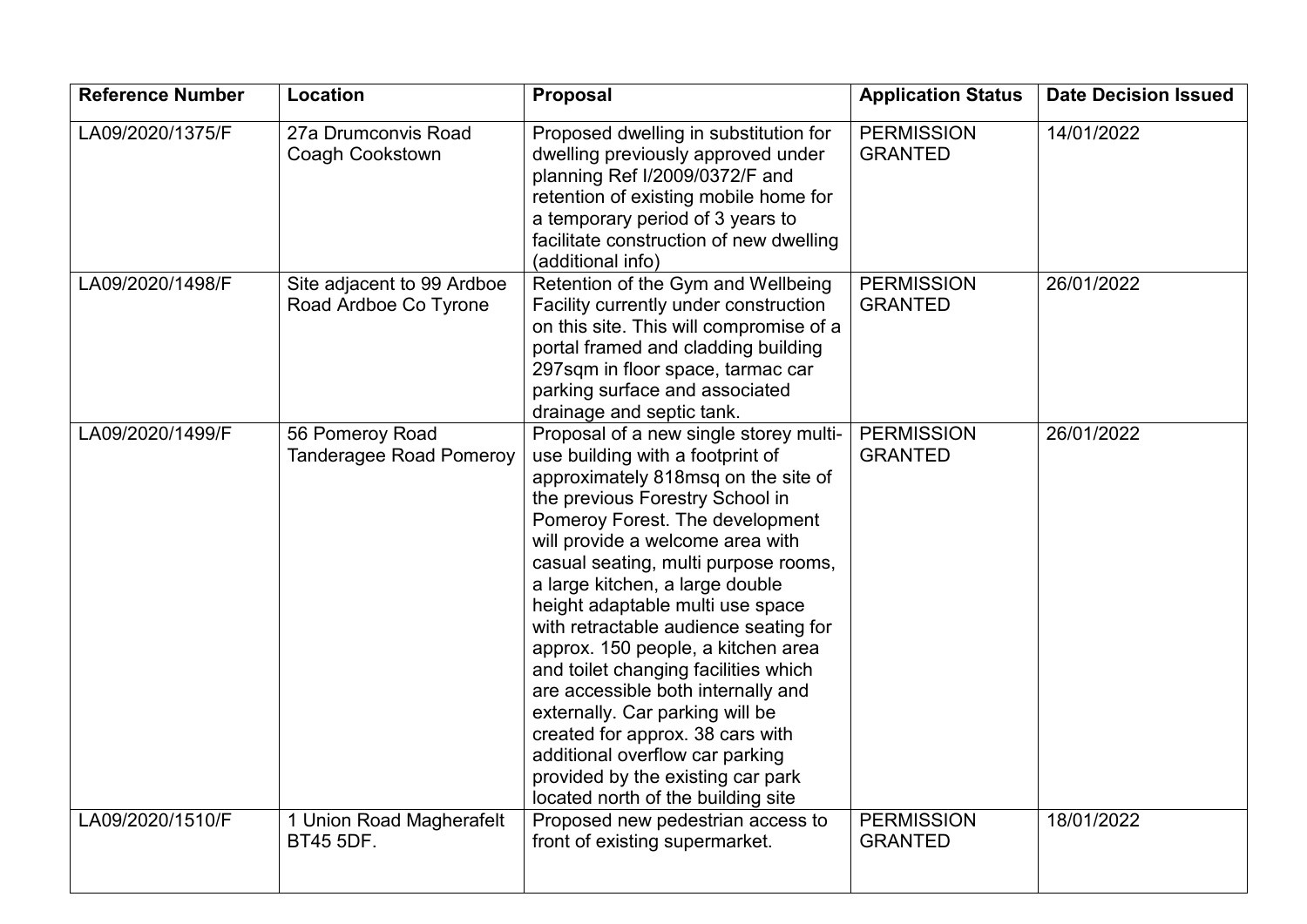| <b>Reference Number</b> | Location                                                                                 | <b>Proposal</b>                                                                                                                                                                                                                                                        | <b>Application Status</b>           | <b>Date Decision Issued</b> |
|-------------------------|------------------------------------------------------------------------------------------|------------------------------------------------------------------------------------------------------------------------------------------------------------------------------------------------------------------------------------------------------------------------|-------------------------------------|-----------------------------|
| LA09/2020/1519/F        | 23 Ballymacombs Road<br>Portglenone.                                                     | Proposed storage & distribution<br>centre for finished electrical products                                                                                                                                                                                             | <b>PERMISSION</b><br><b>GRANTED</b> | 26/01/2022                  |
| LA09/2020/1540/F        | Approx. 100m West of<br>No109 Ballagh Road<br>Fivemiletown Co Tyrone<br><b>BT75 0LD.</b> | Proposed change of house type to<br>previously approved application<br>M/2009/0380/RM and domestic<br>garage.                                                                                                                                                          | <b>PERMISSION</b><br><b>GRANTED</b> | 10/01/2022                  |
| LA09/2021/0135/F        | <b>Glenshane Industrial Park</b><br>42 Tobermore Road<br>Maghera                         | Proposed factory within existing<br>complex                                                                                                                                                                                                                            | <b>PERMISSION</b><br><b>GRANTED</b> | 24/01/2022                  |
| LA09/2021/0193/F        | 125 Mullinahoe Road<br>Ardboe                                                            | Proposed single storey extension to<br>shop to include relocation of entrance<br>with internal alterations to layout and<br>provision for additional parking within<br>the curtilage of the site                                                                       | <b>PERMISSION</b><br><b>GRANTED</b> | 11/01/2022                  |
| LA09/2021/0224/F        | 80m West of 67<br>Dungorman Road<br>Dungannon BT71 6SE.                                  | Dwelling for a person with long term<br>needs under Policy CTY6.                                                                                                                                                                                                       | <b>PERMISSION</b><br><b>REFUSED</b> | 10/01/2022                  |
| LA09/2021/0243/F        | 1 Knockonny Road<br><b>Ballygawley Co Tyrone</b><br><b>BT70 2JG.</b>                     | Construction of a 2 storey side<br>extension to existing dwelling to<br>include extended living area at<br>ground floor level & additional<br>bedroom at first floor level. First floor<br>dormer extension to existing garage<br>together with associated site works. | <b>PERMISSION</b><br><b>GRANTED</b> | 12/01/2022                  |
| LA09/2021/0272/F        | Approx 85 S.E. of 90<br><b>Tulnacross Road</b><br>Cookstown                              | Retention of Farm Shed as Built                                                                                                                                                                                                                                        | <b>PERMISSION</b><br><b>GRANTED</b> | 25/01/2022                  |
| LA09/2021/0276/F        | 17 Burn Road Cookstown                                                                   | Proposed three storey, 28 bed care<br>home with 4 no supported living units<br>associated carparking and<br>landscaping                                                                                                                                                | <b>PERMISSION</b><br><b>GRANTED</b> | 12/01/2022                  |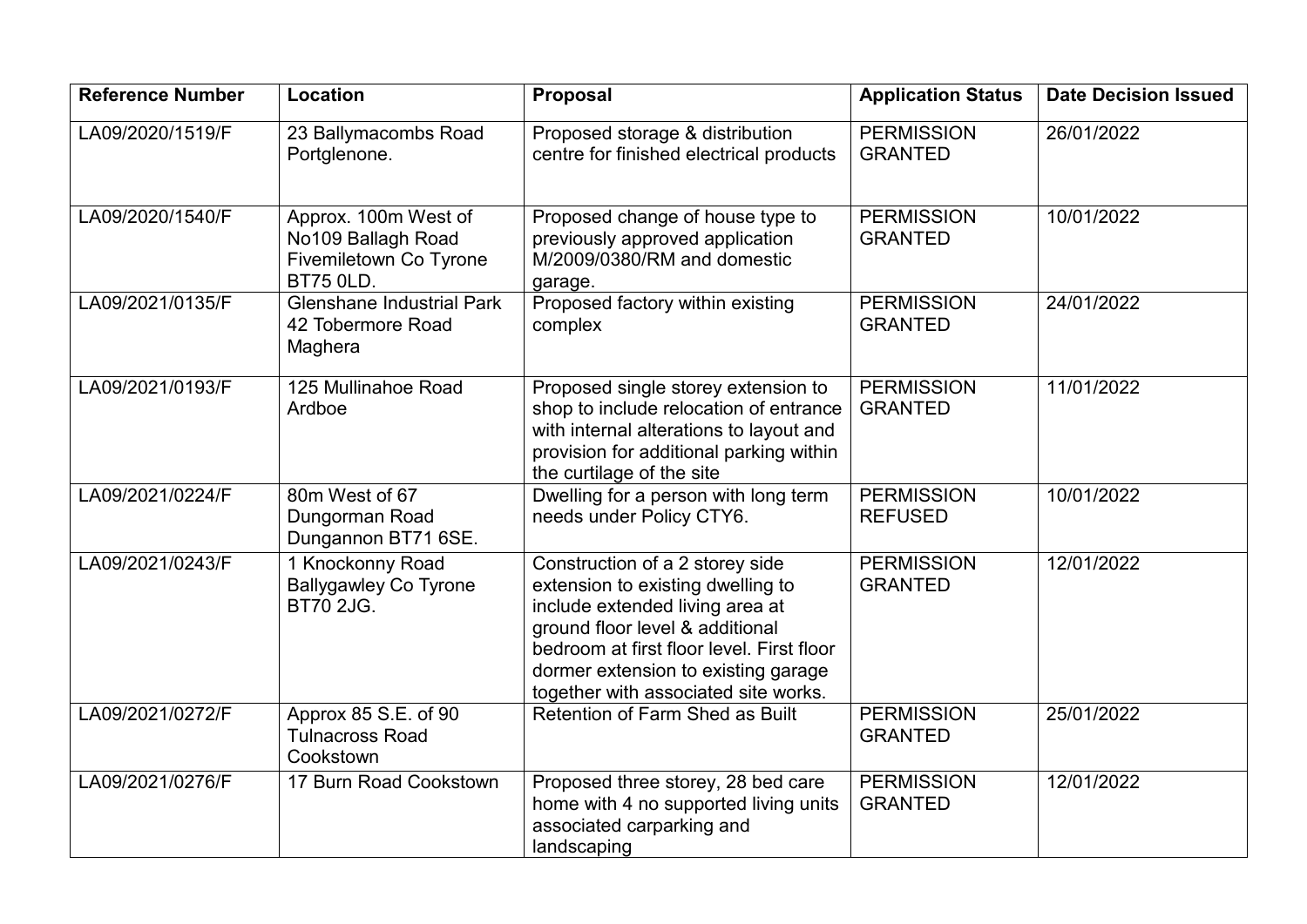| <b>Reference Number</b> | Location                                                                                         | <b>Proposal</b>                                                                                                                                                                                      | <b>Application Status</b>           | <b>Date Decision Issued</b> |
|-------------------------|--------------------------------------------------------------------------------------------------|------------------------------------------------------------------------------------------------------------------------------------------------------------------------------------------------------|-------------------------------------|-----------------------------|
| LA09/2021/0306/F        | Approx 340m East of 11<br><b>Aghingowly Road Sess</b><br>Fivemiletown                            | 2 storey replacement dwelling                                                                                                                                                                        | <b>PERMISSION</b><br><b>GRANTED</b> | 12/01/2022                  |
| LA09/2021/0348/F        | 81a Back Lower Road<br><b>Killycolpy Dungannon BT71</b><br>5ER                                   | Retention of use of existing approved<br>access to provide alternative access<br>to No 81a Back Lower Road.                                                                                          | <b>PERMISSION</b><br><b>GRANTED</b> | 11/01/2022                  |
| LA09/2021/0376/F        | Lands approx. 45-55m N.E.<br>of 40 Ballyronan Road<br>Magherafelt                                | Proposed 6 retail units with<br>associated car parking and ground<br>works                                                                                                                           | <b>PERMISSION</b><br><b>REFUSED</b> | 10/01/2022                  |
| LA09/2021/0402/F        | 30 Tullyodonnell Road<br>Rock Dungannon                                                          | Retention of workshop, storage<br>building, portable office cabin &<br>machine testing shed used in<br>association with established<br>engineering business (certified under<br>LA09/2020/1579/LDE). | <b>PERMISSION</b><br><b>GRANTED</b> | 25/01/2022                  |
| LA09/2021/0492/F        | 1a Fair Hill Maghera                                                                             | Proposed alterations and extension<br>to existing mixed use building to<br>provide 2No commercial units and<br>4No apartments.                                                                       | <b>PERMISSION</b><br><b>GRANTED</b> | 11/01/2022                  |
| LA09/2021/0493/RM       | Portion of 21c Curran Road<br>(Beside 23b Curran Road)                                           | Approval of Reserved Matters/<br>House design erection of a dwelling.                                                                                                                                | <b>PERMISSION</b><br><b>GRANTED</b> | 13/01/2022                  |
| LA09/2021/0495/O        | Site NW of 7a Killycurragh<br><b>Road Orritor Cookstown</b><br>(with access via Craigs<br>Road). | Proposed infill dwelling                                                                                                                                                                             | <b>PERMISSION</b><br><b>REFUSED</b> | 10/01/2022                  |
| LA09/2021/0583/F        | 100 Coleraine Road<br>Maghera                                                                    | Retrospective extension to existing<br>factory building                                                                                                                                              | <b>PERMISSION</b><br><b>GRANTED</b> | 25/01/2022                  |
| LA09/2021/0601/F        | 22 Cloghog Road<br>Cookstown                                                                     | Proposed change of use and<br>extension of domestic garage for dog<br>grooming                                                                                                                       | <b>PERMISSION</b><br><b>GRANTED</b> | 10/01/2022                  |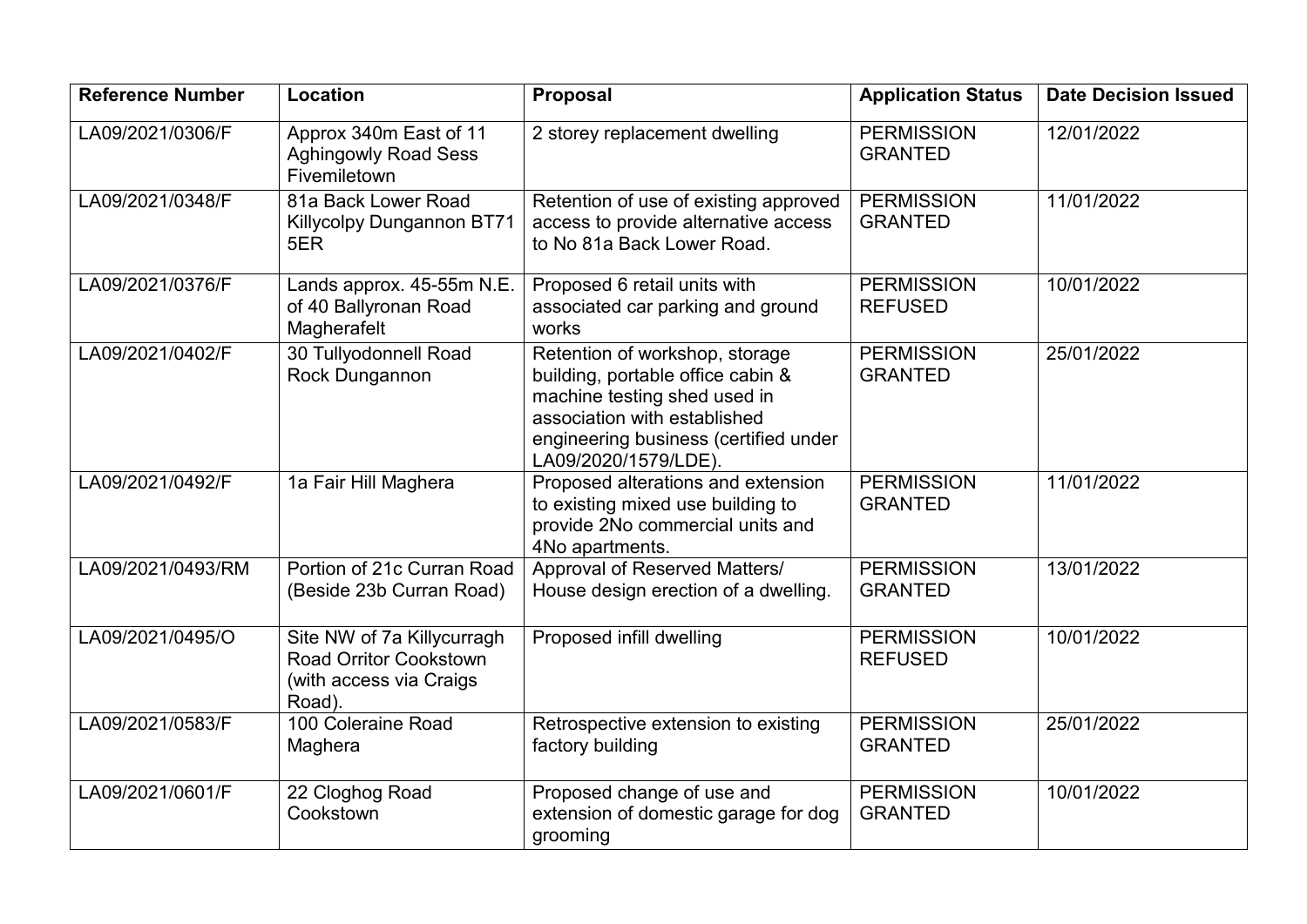| <b>Reference Number</b> | Location                                                                                                               | Proposal                                                                                                                                                                    | <b>Application Status</b>           | <b>Date Decision Issued</b> |
|-------------------------|------------------------------------------------------------------------------------------------------------------------|-----------------------------------------------------------------------------------------------------------------------------------------------------------------------------|-------------------------------------|-----------------------------|
| LA09/2021/0607/F        | iMed Health Care Ltd 5-7<br><b>Tobermore Road</b><br>Draperstown BT45 7AG                                              | Single storey extension to side of<br>existing building to create additional<br>packing, storage and office space.<br>(Amended description)                                 | <b>PERMISSION</b><br><b>GRANTED</b> | 13/01/2022                  |
| LA09/2021/0635/O        | Land immediately North of<br>No 43 Tullyglush Road &<br>between No's 43 & 51a<br><b>Tullyglush Road</b><br>Ballygawley | Dwelling & domestic garage in a gap<br>site under CTY8 of PPS 21                                                                                                            | <b>PERMISSION</b><br><b>GRANTED</b> | 26/01/2022                  |
| LA09/2021/0691/F        | Killycanavan Road 170m<br>NE of Junction with<br><b>Brookend Road Ardboe</b><br>Dungannon BT71 5BP                     | Proposed change of house type<br>design to that previously approved<br>under I/2011/0514/RM and garage.                                                                     | <b>PERMISSION</b><br><b>GRANTED</b> | 11/01/2022                  |
| LA09/2021/0713/F        | 80 Scotch Street<br>Dungannon                                                                                          | Proposed change of use from public<br>house/ off sales to 3 apartments                                                                                                      | <b>PERMISSION</b><br><b>GRANTED</b> | 13/01/2022                  |
| LA09/2021/0724/F        | 660m West of 26<br><b>Glendavagh Road Cumber</b><br><b>Aughnacloy Co Tyrone</b>                                        | Change of house type and access<br>position & re-sitting of garage, as<br>previously approved under planning<br>ref M/2009/0770/F for a dwelling &<br>domestic garage.      | <b>PERMISSION</b><br><b>GRANTED</b> | 14/01/2022                  |
| LA09/2021/0776/F        | 6 Drapersfield Cookstown                                                                                               | Proposed replacement dwelling.                                                                                                                                              | <b>PERMISSION</b><br><b>GRANTED</b> | 31/01/2022                  |
| LA09/2021/0891/O        | Site between 144 and 152<br>Creagh Road<br>Castledawson BT45 8EY                                                       | Proposed renewal of<br>LA09/2018/1098/O (Infill dwelling and<br>garage).                                                                                                    | <b>PERMISSION</b><br><b>GRANTED</b> | 12/01/2022                  |
| LA09/2021/0911/F        | Approx 35m SW of 4<br><b>Springhill Houses Springhill</b><br>Road Moneymore                                            | Gap site for dwelling with integral<br>garage                                                                                                                               | <b>PERMISSION</b><br><b>GRANTED</b> | 25/01/2022                  |
| LA09/2021/0930/F        | 26 Toomog Road<br>Dungannon Co Tyrone<br><b>BT70 3BL</b>                                                               | Application for retention of two storey<br>dwelling, change of house type<br>(location) application from that<br>previously approved under<br>application LA09/2016/0321/F. | <b>PERMISSION</b><br><b>GRANTED</b> | 11/01/2022                  |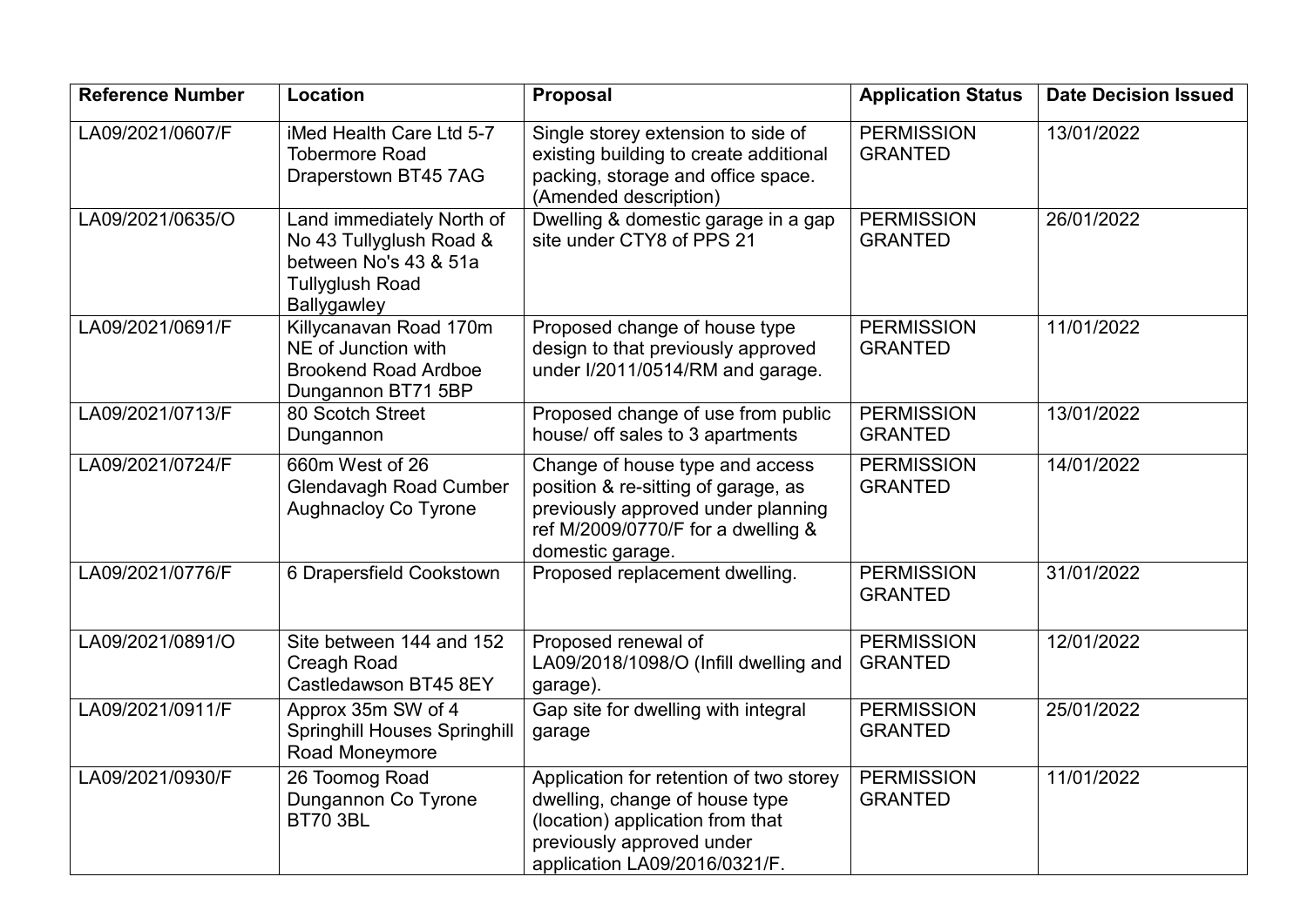| <b>Reference Number</b> | Location                                                                                     | <b>Proposal</b>                                                                                                                                         | <b>Application Status</b>           | <b>Date Decision Issued</b> |
|-------------------------|----------------------------------------------------------------------------------------------|---------------------------------------------------------------------------------------------------------------------------------------------------------|-------------------------------------|-----------------------------|
| LA09/2021/1033/F        | 9 Tonaght Road Straw<br>Draperstown                                                          | -Off-site replacement dwelling &<br>garage                                                                                                              | <b>PERMISSION</b><br><b>GRANTED</b> | 25/01/2022                  |
| LA09/2021/1063/F        | 75 Killymeal Road<br>Dungannon                                                               | Proposed domestic garage barn.                                                                                                                          | <b>PERMISSION</b><br><b>GRANTED</b> | 11/01/2022                  |
| LA09/2021/1144/F        | Approx 70m North of No 37<br><b>Tobermesson Road</b><br><b>Benburb Dungannon</b>             | Change of use from part of<br>agricultural shed to farm shop. (part<br>of farm diversification scheme)                                                  | <b>PERMISSION</b><br><b>GRANTED</b> | 25/01/2022                  |
| LA09/2021/1145/F        | Site adjacent to 17<br>Deerpark Road<br><b>Bellaghy Magherafelt BT45</b><br>8LB              | Proposed No1 industrial storage<br>shed.                                                                                                                | <b>PERMISSION</b><br><b>GRANTED</b> | 12/01/2022                  |
| LA09/2021/1148/RM       | Lands 130m West of 47<br><b>Drumhubbert Road</b><br>Stewartstown                             | Replacement dwelling and garage                                                                                                                         | <b>PERMISSION</b><br><b>GRANTED</b> | 11/01/2022                  |
| LA09/2021/1199/RM       | 50m S.E. of 31 Derrytresk<br>Road Coalisland                                                 | Proposed single dwelling and<br>domestic garage (Amended Access)                                                                                        | <b>PERMISSION</b><br><b>GRANTED</b> | 11/01/2022                  |
| LA09/2021/1201/RM       | Adjacent to and south of<br><b>Aughnacloy Health Centre</b><br><b>Sydney Lane Aughnacloy</b> | Proposed detached dwelling, foul<br>water treatment plant and associated<br>site works                                                                  | <b>PERMISSION</b><br><b>GRANTED</b> | 10/01/2022                  |
| LA09/2021/1205/F        | 20 Gracefield Road<br>Magherafelt                                                            | Alterations and extension to existing<br>cottage and two detached dwellings.<br>Alterations to existing access and<br>associated site works and parking | <b>PERMISSION</b><br><b>GRANTED</b> | 10/01/2022                  |
| LA09/2021/1234/O        | Adjacent to and North West<br>of 3 Tobermore Road<br><b>Desertmartin</b>                     | Proposed housing development (two<br>pairs of semi detached dwellings and<br>2 detached dwellings)                                                      | <b>PERMISSION</b><br><b>GRANTED</b> | 25/01/2022                  |
| LA09/2021/1261/F        | 17 Leitrim Road<br>Castledawson                                                              | <b>Proposed Dwelling</b>                                                                                                                                | <b>PERMISSION</b><br><b>GRANTED</b> | 25/01/2022                  |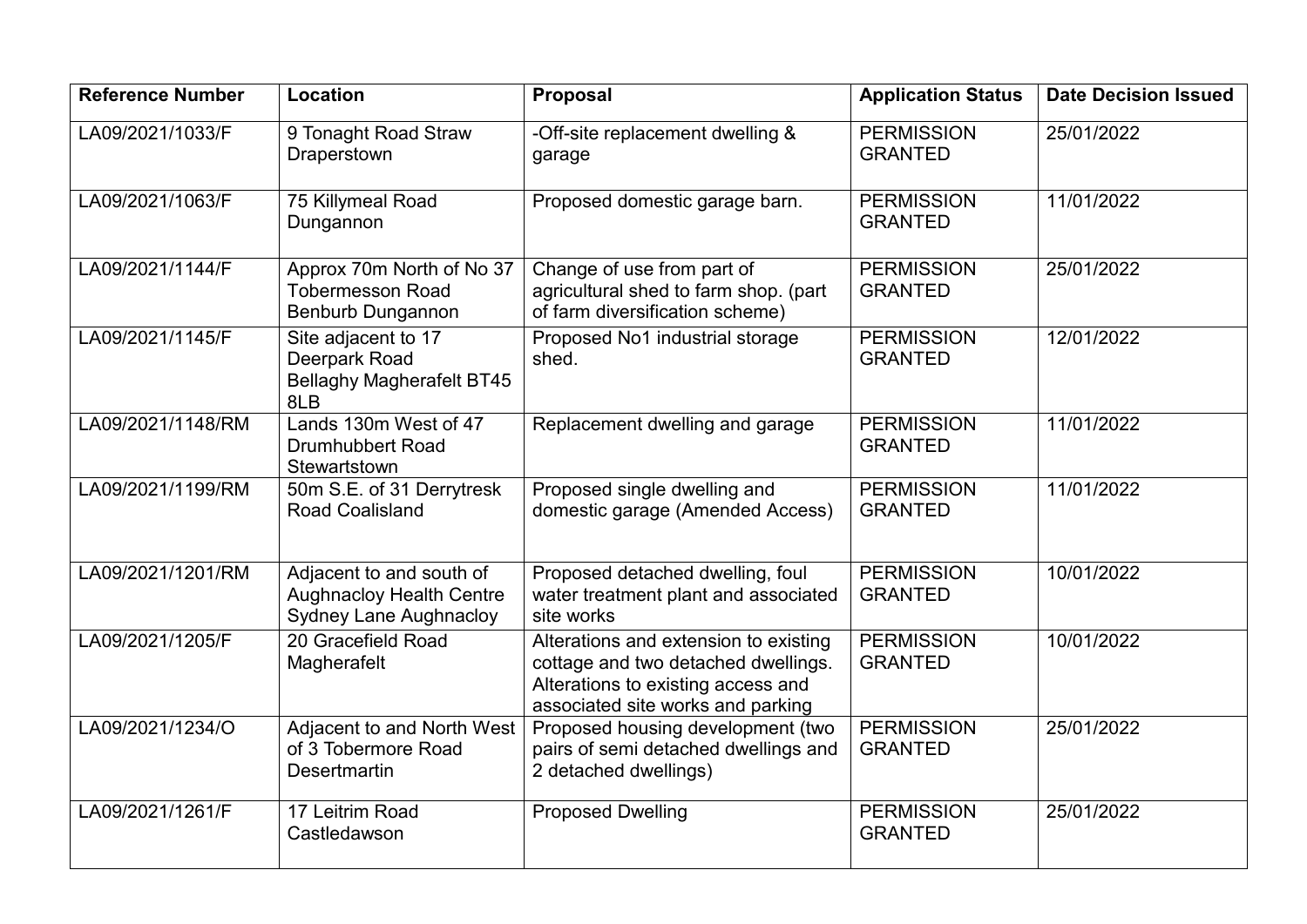| <b>Reference Number</b> | Location                                                                                       | Proposal                                                                            | <b>Application Status</b>              | <b>Date Decision Issued</b> |
|-------------------------|------------------------------------------------------------------------------------------------|-------------------------------------------------------------------------------------|----------------------------------------|-----------------------------|
| LA09/2021/1265/O        | Adjacent to and<br>immediately South East of<br>26 Whitetown Road<br><b>Newmills Dungannon</b> | Proposed infill site for 2 Dwellings<br>(renewal of permission<br>LA09/2018/0977/O) | <b>PERMISSION</b><br><b>GRANTED</b>    | 11/01/2022                  |
| LA09/2021/1295/LDP      | 55m South East of 29<br><b>Ballygillen Road</b><br>Cookstown                                   | Proposed cattle shed                                                                | <b>PERMITTED</b><br><b>DEVELOPMENT</b> | 05/01/2022                  |
| LA09/2021/1296/O        | 50m South East of 14<br>Leitrim Road Castledawson                                              | Dwelling and garage                                                                 | <b>PERMISSION</b><br><b>GRANTED</b>    | 10/01/2022                  |
| LA09/2021/1297/F        | 26 Church Hill Road<br>Caledon                                                                 | Single storey rear extension                                                        | <b>PERMISSION</b><br><b>GRANTED</b>    | 26/01/2022                  |
| LA09/2021/1308/F        | Lands Approx 50m South<br>of 155 Moneygran Road<br>Portglenone                                 | Proposed dwelling on a farm in<br>accordance with PPS21 CTY10                       | <b>PERMISSION</b><br><b>GRANTED</b>    | 07/01/2022                  |
| LA09/2021/1326/F        | 7 Mullaghrodden Road<br>Drumbray Dungannon                                                     | New domestic garage, store & gym                                                    | <b>PERMISSION</b><br><b>GRANTED</b>    | 11/01/2022                  |
| LA09/2021/1331/O        | Approx 55m SW of 10<br>Castlefarm Road<br>Stewartstown                                         | Dwelling & garage                                                                   | <b>PERMISSION</b><br><b>GRANTED</b>    | 11/01/2022                  |
| LA09/2021/1334/O        | Approx 35m North of 12<br><b>Ballyknock Road Maghera</b>                                       | Proposed site of infill dwelling and<br>detached domestic garage                    | <b>PERMISSION</b><br><b>GRANTED</b>    | 13/01/2022                  |
| LA09/2021/1346/RM       | Site adjacent to 29<br>Feegarran Road<br>Cookstown                                             | Proposed farm dwelling and<br>domestic garage                                       | <b>PERMISSION</b><br><b>GRANTED</b>    | 07/01/2022                  |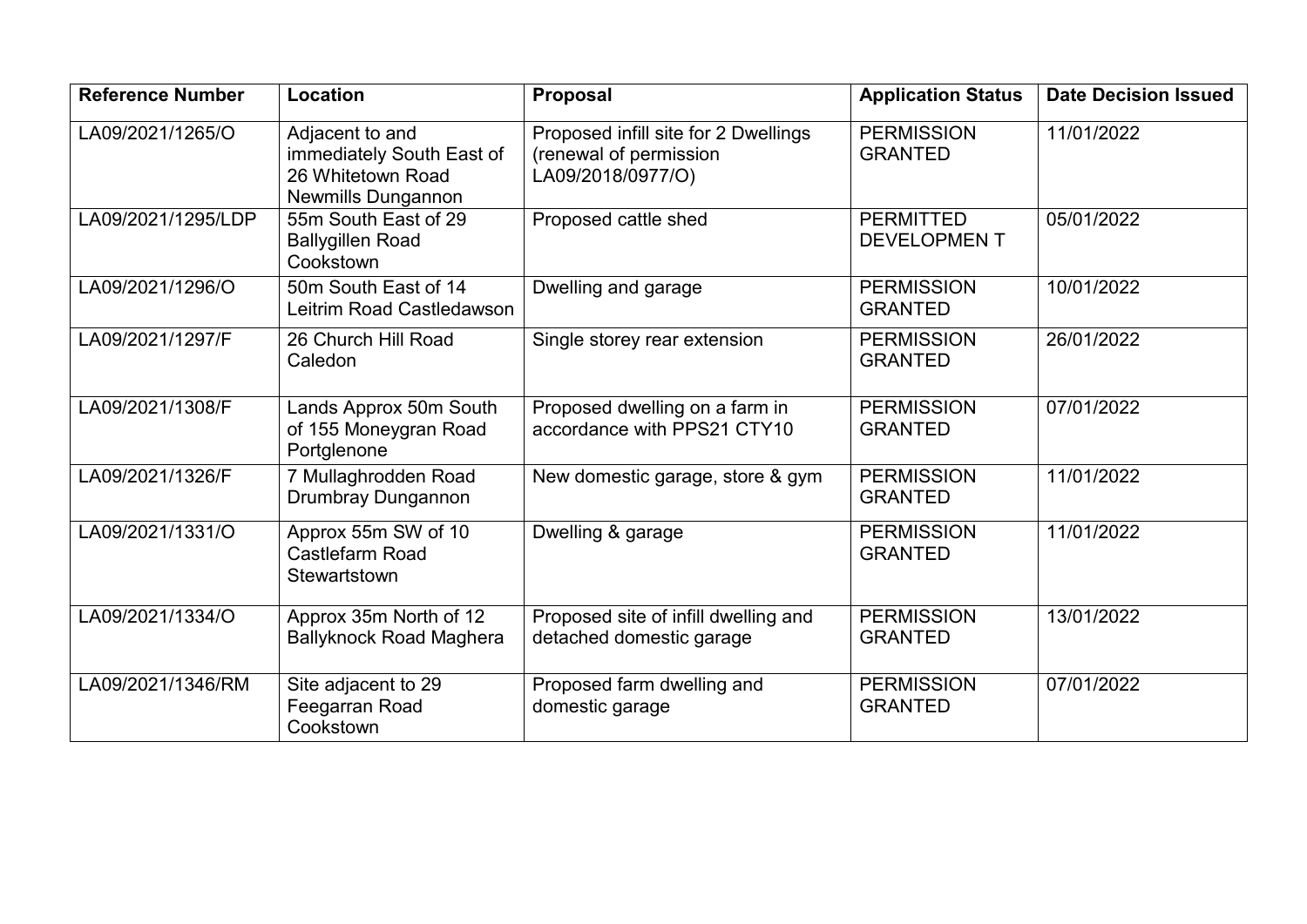| <b>Reference Number</b> | Location                                                                                  | <b>Proposal</b>                                                                                                                                                                                                                                                                                                                                                                                                                                                          | <b>Application Status</b>             | <b>Date Decision Issued</b> |
|-------------------------|-------------------------------------------------------------------------------------------|--------------------------------------------------------------------------------------------------------------------------------------------------------------------------------------------------------------------------------------------------------------------------------------------------------------------------------------------------------------------------------------------------------------------------------------------------------------------------|---------------------------------------|-----------------------------|
| LA09/2021/1349/DC       | 39-41 Rainey Street<br>Magherafelt                                                        | Discharge of condition 4 (Regarding<br>submission of a programme of<br>archaeological work) of planning<br>Application LA09/2015/0536/F, for<br>proposed mixed use scheme<br>comprising 11 apartments, 4 retail<br>units.(Inc. retention with minor<br>alterations to 39 Rainey Street<br>facade and extension/alteration of<br>existing rear return) Amenity space,<br>pedestrian link/pend and ancillary<br>site works at lands at 39-41 Rainey<br>Street, Magherafelt | <b>CONDITION</b><br><b>DISCHARGED</b> | 12/01/2022                  |
| LA09/2021/1369/O        | 30m NW of 60 Moyagoney<br>Road Portglenone                                                | Dwelling and Garage (INFILL)                                                                                                                                                                                                                                                                                                                                                                                                                                             | <b>PERMISSION</b><br><b>GRANTED</b>   | 07/01/2022                  |
| LA09/2021/1388/O        | 50m South of 22 Listamlet<br>Road Moy Dungannon                                           | Proposed dwelling and domestic<br>garage                                                                                                                                                                                                                                                                                                                                                                                                                                 | <b>PERMISSION</b><br><b>GRANTED</b>   | 10/01/2022                  |
| LA09/2021/1390/F        | Site 140m North East of 32<br>& 200m South of 26<br><b>Carricknakielt Road</b><br>Maghera | Proposed Farm Machinery/General<br><b>Store</b>                                                                                                                                                                                                                                                                                                                                                                                                                          | <b>PERMISSION</b><br><b>GRANTED</b>   | 18/01/2022                  |
| LA09/2021/1391/RM       | Approx 90m South West of<br>12 Oaklands Road<br>Cookstown                                 | Dwelling and garage                                                                                                                                                                                                                                                                                                                                                                                                                                                      | <b>PERMISSION</b><br><b>GRANTED</b>   | 12/01/2022                  |
| LA09/2021/1395/O        | Adjacent to 76 Dreenan<br>Road Maghera                                                    | Proposed site for new dwelling on a<br>farm.                                                                                                                                                                                                                                                                                                                                                                                                                             | <b>PERMISSION</b><br><b>GRANTED</b>   | 12/01/2022                  |
| LA09/2021/1401/F        | 20 Grange Road<br>Magherafelt                                                             | Alterations & extension to dwelling &<br>replacement garage                                                                                                                                                                                                                                                                                                                                                                                                              | <b>PERMISSION</b><br><b>GRANTED</b>   | 18/01/2022                  |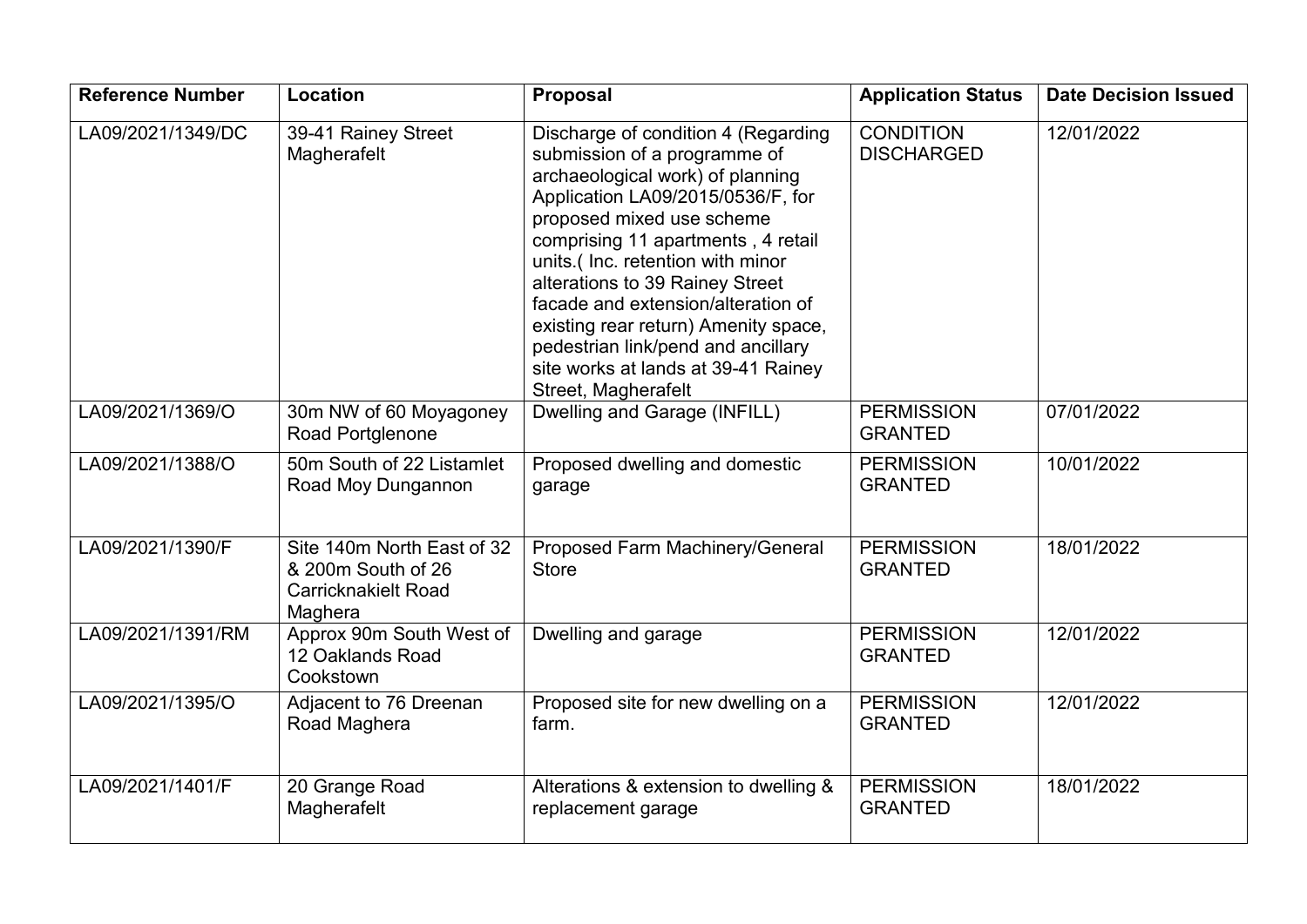| <b>Reference Number</b> | Location                                                            | <b>Proposal</b>                                                                                                                                                                                                                                               | <b>Application Status</b>           | <b>Date Decision Issued</b> |
|-------------------------|---------------------------------------------------------------------|---------------------------------------------------------------------------------------------------------------------------------------------------------------------------------------------------------------------------------------------------------------|-------------------------------------|-----------------------------|
| LA09/2021/1402/F        | 31 Legnacash Road<br>Cookstown                                      | <b>Extension to dwelling</b>                                                                                                                                                                                                                                  | <b>PERMISSION</b><br><b>GRANTED</b> | 17/01/2022                  |
| LA09/2021/1410/F        | 30m North West of 17<br><b>Glenvale Road Bellaghy</b>               | Proposed re-positioning of dwelling<br>with detached domestic garage to<br>supercede existing approval<br>LA09/2021/0417/F                                                                                                                                    | <b>PERMISSION</b><br><b>GRANTED</b> | 17/01/2022                  |
| LA09/2021/1412/F        | <b>Sperrinview Special School</b><br>8 Coalisland Road<br>Dungannon | Provision of additional car parking<br>area/ spaces                                                                                                                                                                                                           | <b>PERMISSION</b><br><b>GRANTED</b> | 12/01/2022                  |
| LA09/2021/1418/F        | 28 Birchwood Bellaghy                                               | Conversion of an existing detached<br>garage to a bedroom annex                                                                                                                                                                                               | <b>PERMISSION</b><br><b>GRANTED</b> | 12/01/2022                  |
| LA09/2021/1419/O        | Land adjacent to 19<br><b>Carnamoney Lane</b><br>Draperstown        | Dwelling and Garage (CTY10)                                                                                                                                                                                                                                   | <b>PERMISSION</b><br><b>GRANTED</b> | 12/01/2022                  |
| LA09/2021/1422/F        | 12 Gracefield Road<br>Magherafelt                                   | Single storey porch to front and 2<br>storey extension to the rear                                                                                                                                                                                            | <b>PERMISSION</b><br><b>GRANTED</b> | 31/01/2022                  |
| LA09/2021/1426/F        | 71 Mullaghmore Road<br>Dungannon                                    | Proposed new prefabricated office<br>building and associated site works                                                                                                                                                                                       | <b>PERMISSION</b><br><b>GRANTED</b> | 25/01/2022                  |
| LA09/2021/1427/F        | 25b Derrygarve Park<br>Castledawson                                 | 2 storey side extension for lounge<br>and 2 bedrooms to first floor, New<br>single storey sun lounge, existing<br>sun lounge to be demolished                                                                                                                 | <b>PERMISSION</b><br><b>GRANTED</b> | 31/01/2022                  |
| LA09/2021/1430/F        | 8 Tirnaskea Road Pomeroy<br>Dungannon                               | Proposed detached garage set back<br>from the main house which will<br>contain garage on the ground floor<br>and a home office and games room<br>in the roof space above, together<br>with external covered seating area at<br>ground level to rear of garage | <b>PERMISSION</b><br><b>GRANTED</b> | 31/01/2022                  |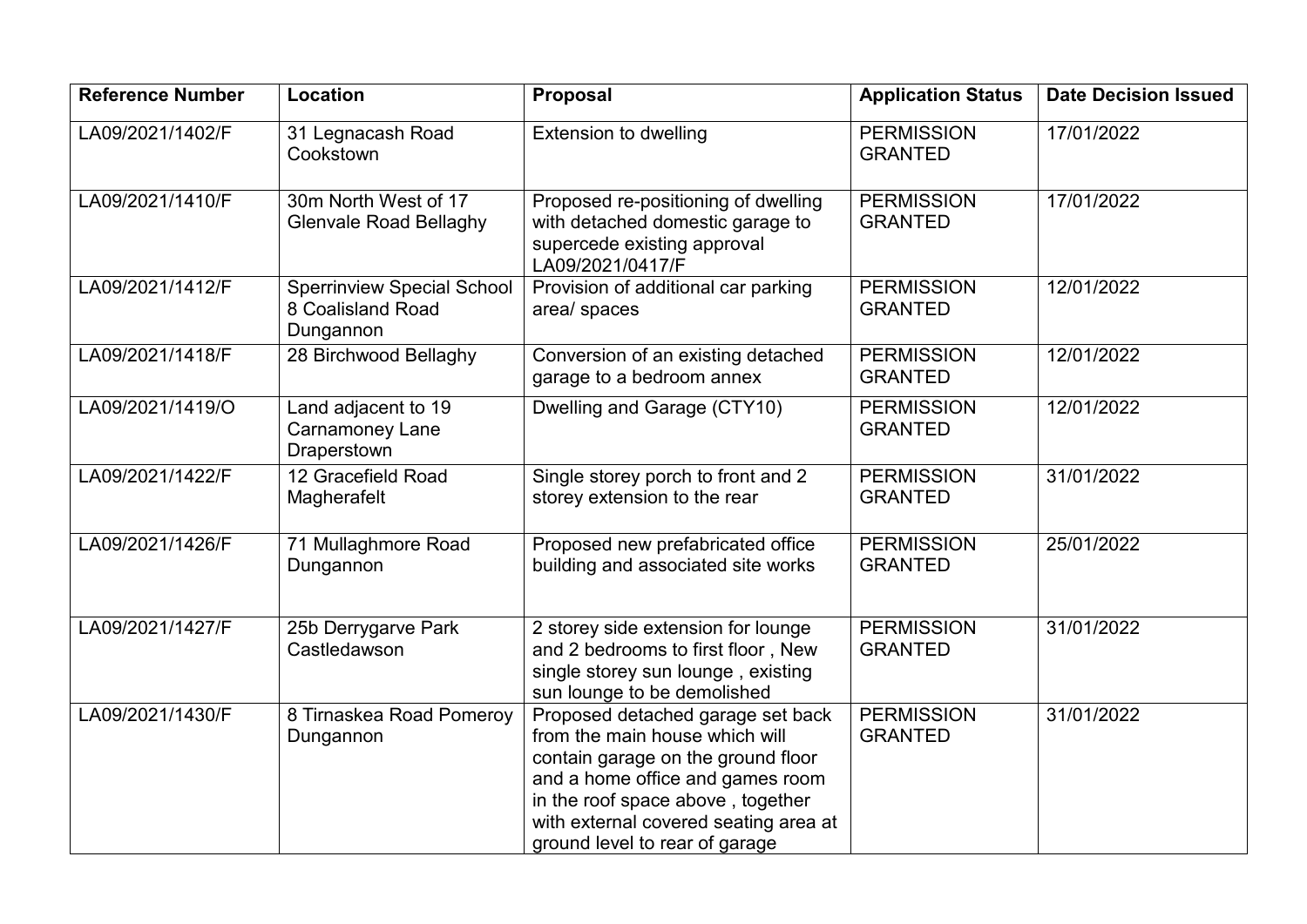| <b>Reference Number</b> | Location                                                                 | <b>Proposal</b>                                                                                                                                                      | <b>Application Status</b>              | <b>Date Decision Issued</b> |
|-------------------------|--------------------------------------------------------------------------|----------------------------------------------------------------------------------------------------------------------------------------------------------------------|----------------------------------------|-----------------------------|
| LA09/2021/1432/F        | 6 Maydown Terrace<br>Benburb BT71 7LD                                    | Single storey rear extension for<br>disabled facilities.                                                                                                             | <b>PERMISSION</b><br><b>GRANTED</b>    | 10/01/2022                  |
| LA09/2021/1439/F        | Ground floor 118-120 Main<br>Street Maghera BT46 5AF                     | Proposed change of use from<br>education & training facility to a fast<br>food takeaway.                                                                             | <b>PERMISSION</b><br><b>GRANTED</b>    | 18/01/2022                  |
| LA09/2021/1448/F        | 225m S.E. of 43 Mulnavoo<br><b>Road Draperstown</b>                      | Off site replacement dwelling<br>consisting of two storey dwelling with<br>associated site works and treatment<br>Plant                                              | <b>PERMISSION</b><br><b>GRANTED</b>    | 31/01/2022                  |
| LA09/2021/1451/F        | 100 Moneymore Road<br>Magherafelt                                        | Single storey extension and internal<br>alterations to existing dwelling                                                                                             | <b>PERMISSION</b><br><b>GRANTED</b>    | 31/01/2022                  |
| LA09/2021/1452/O        | 160m South West of 15<br><b>Ballymacombs Road</b><br>Portglenone         | Site for replacement dwelling renewal<br>of LA09/2018/1158/O                                                                                                         | <b>PERMISSION</b><br><b>GRANTED</b>    | 18/01/2022                  |
| LA09/2021/1456/LDE      | 84m West of Unit 1A 21<br><b>Hillhead Road The Creagh</b><br>Toomebridge | The use of the site as a Gravel Yard<br>and Tarmac Carpark involving the<br>storage of materials, storage<br>containers, plant and machinery in<br>access of 5 years | <b>PERMITTED</b><br><b>DEVELOPMENT</b> | 12/01/2022                  |
| LA09/2021/1461/RM       | Approx 45m NW f No 40<br>Mayogall Road Magherafelt<br>Co Derry           | Proposed single storey dwelling and<br>garage                                                                                                                        | <b>PERMISSION</b><br><b>GRANTED</b>    | 18/01/2022                  |
| LA09/2021/1465/F        | 52 Craigadick Road<br>Maghera                                            | Side and rear extension to dwelling                                                                                                                                  | <b>PERMISSION</b><br><b>GRANTED</b>    | 31/01/2022                  |
| LA09/2021/1466/LDP      | Site 30m South of St<br>Joseph's Primary School<br>Caledon               | Proposed completion of residential<br>development of 12 dwellings as<br>construction work commenced in<br>accordance with planning permission<br>LA09/2015/0909/F    | <b>PERMITTED</b><br><b>DEVELOPMENT</b> | 11/01/2022                  |
| LA09/2021/1484/F        | 13 Riverside South<br>Castledawson BT45 8BE                              | Single Storey rear extension to<br>provide disabled shower room and<br>front access ramp                                                                             | <b>PERMISSION</b><br><b>GRANTED</b>    | 31/01/2022                  |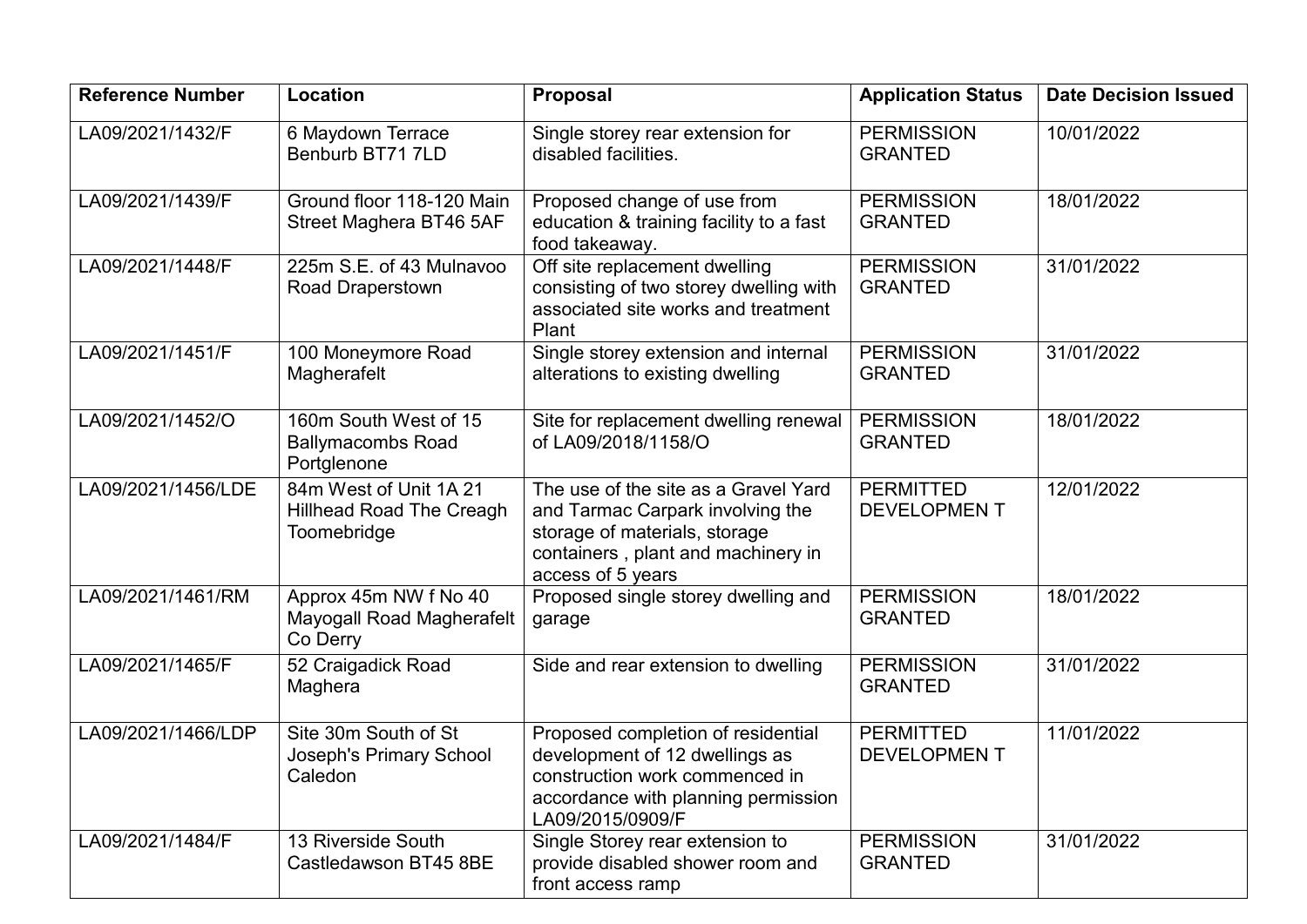| <b>Reference Number</b> | Location                                                                                                                                                    | Proposal                                                                                                                               | <b>Application Status</b>             | <b>Date Decision Issued</b> |
|-------------------------|-------------------------------------------------------------------------------------------------------------------------------------------------------------|----------------------------------------------------------------------------------------------------------------------------------------|---------------------------------------|-----------------------------|
| LA09/2021/1494/RM       | Approx 200m S of No 20<br><b>Cavey Road Seskilgreen</b><br>Ballygawley                                                                                      | -Replacement dwelling for a 2 storey<br>dwelling                                                                                       | <b>PERMISSION</b><br><b>GRANTED</b>   | 12/01/2022                  |
| LA09/2021/1495/DC       | Lands adj to Quarry Lane<br>(opp No 19 Quarry Lane)<br>Dalriada Park No's 1-14<br>Meadowvale 4A Carland<br>Road & Drumglass High<br><b>School Dungannon</b> | Discharge of Condition 10 of<br>Planning Permission M/2014/0318/F                                                                      | <b>CONDITION</b><br><b>DISCHARGED</b> | 10/01/2022                  |
| LA09/2021/1499/F        | 47 Mullaghboy Heights<br>Magherafelt                                                                                                                        | Proposed domestic garage                                                                                                               | <b>PERMISSION</b><br><b>GRANTED</b>   | 26/01/2022                  |
| LA09/2021/1502/O        | Site 50m S.E. of 42<br><b>Iniscarn Road Desertmartin</b>                                                                                                    | Proposed dwelling on a farm                                                                                                            | <b>PERMISSION</b><br><b>GRANTED</b>   | 24/01/2022                  |
| LA09/2021/1504/F        | 137 Ardboe Road<br>Moortown                                                                                                                                 | Single storey extension and other<br>alterations to allow kitchen, living<br>area and utility room. New septic<br>tank to be installed | <b>PERMISSION</b><br><b>GRANTED</b>   | 11/01/2022                  |
| LA09/2021/1506/F        | 22 Milburn Avenue<br>Cookstown                                                                                                                              | Proposed alterations and extension<br>to 22 Milburn Avenue, Cookstown<br><b>BT80 8BU.</b>                                              | <b>PERMISSION</b><br><b>GRANTED</b>   | 26/01/2022                  |
| LA09/2021/1508/O        | 40m SE of No.36<br>Kilcronagh Road<br>Cookstown                                                                                                             | Proposed dwelling & garage.                                                                                                            | <b>PERMISSION</b><br><b>GRANTED</b>   | 25/01/2022                  |
| LA09/2021/1514/F        | 84 Orritor Road Cookstown<br><b>BT80 8BN</b>                                                                                                                | Single 2 storey dwelling.                                                                                                              | <b>PERMISSION</b><br><b>REFUSED</b>   | 12/01/2022                  |
| LA09/2021/1518/F        | 9 Lissan Drive Cookstown                                                                                                                                    | Roof space conversion to provide 2<br>bedrooms & internal alterations to<br>provide new ensuite bathroom to<br>existing dwelling       | <b>PERMISSION</b><br><b>GRANTED</b>   | 26/01/2022                  |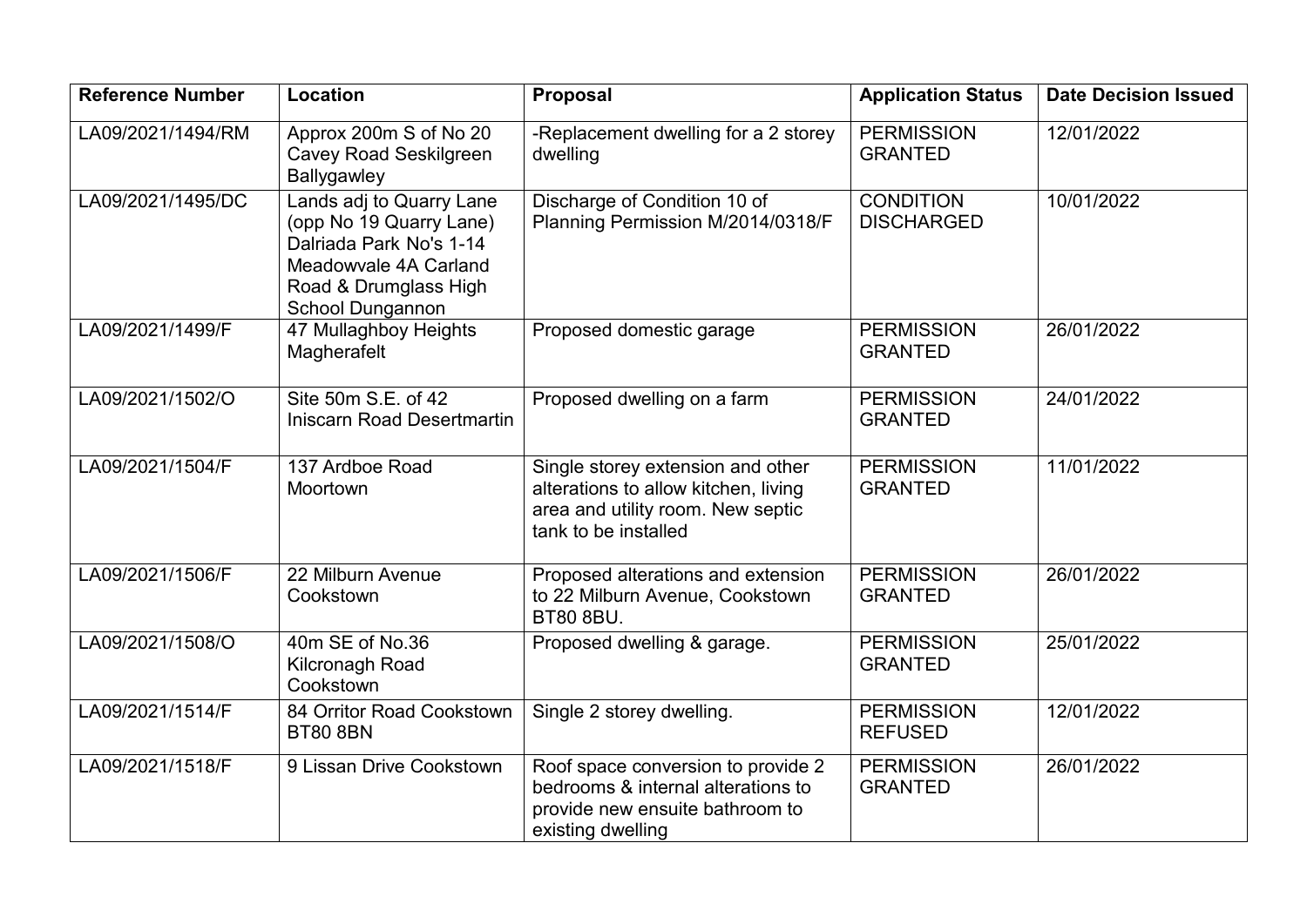| <b>Reference Number</b>          | Location                                                               | Proposal                                                                                                                                                                                                   | <b>Application Status</b>           | <b>Date Decision Issued</b> |
|----------------------------------|------------------------------------------------------------------------|------------------------------------------------------------------------------------------------------------------------------------------------------------------------------------------------------------|-------------------------------------|-----------------------------|
| LA09/2021/1522/F                 | 13 Fairmount Park<br>Dungannon                                         | Domestic storage shed                                                                                                                                                                                      | <b>PERMISSION</b><br><b>GRANTED</b> | 11/01/2022                  |
| LA09/2021/1524/CON<br><b>TPO</b> | <b>Main Street Caledon</b>                                             | Works to trees in a Conservation<br>Area                                                                                                                                                                   | <b>WORKS TO TREES</b><br>IN CA-     | 13/01/2022                  |
| LA09/2021/1537/F                 | Barn to rear of 128 Ardboe<br><b>Road Sessia Cookstown</b><br>BT80 0HU | Change of use from barn to dwelling,<br>with small extension to rear and front<br>porch at 128 Ardboe Road BT80<br>0HU                                                                                     | <b>PERMISSION</b><br><b>GRANTED</b> | 11/01/2022                  |
| LA09/2021/1539/O                 | 132 Ardboe Road Sessia<br>Cookstown BT80 0HU                           | Replacement dwelling with new<br>access laneway, at 132 Ardboe Road<br><b>BT80 0HU.</b>                                                                                                                    | <b>PERMISSION</b><br><b>GRANTED</b> | 11/01/2022                  |
| LA09/2021/1543/O                 | Approx 25m SW of No9<br>Letteran Road Lissan<br>Cookstown              | Proposed site for dwelling & garage<br>to comply with planning policy CTY<br>2a.                                                                                                                           | <b>PERMISSION</b><br><b>GRANTED</b> | 25/01/2022                  |
| LA09/2021/1555/F                 | Dree Hill. 9-11 Dreemore<br>Road Dungannon                             | Construction of ancillary<br>accommodation consisting of a<br>walled garden, greenhouse, home<br>office, gym and studio, relocation and<br>redesign of building previously<br>approved under M/2013/0401/F | <b>PERMISSION</b><br><b>GRANTED</b> | 11/01/2022                  |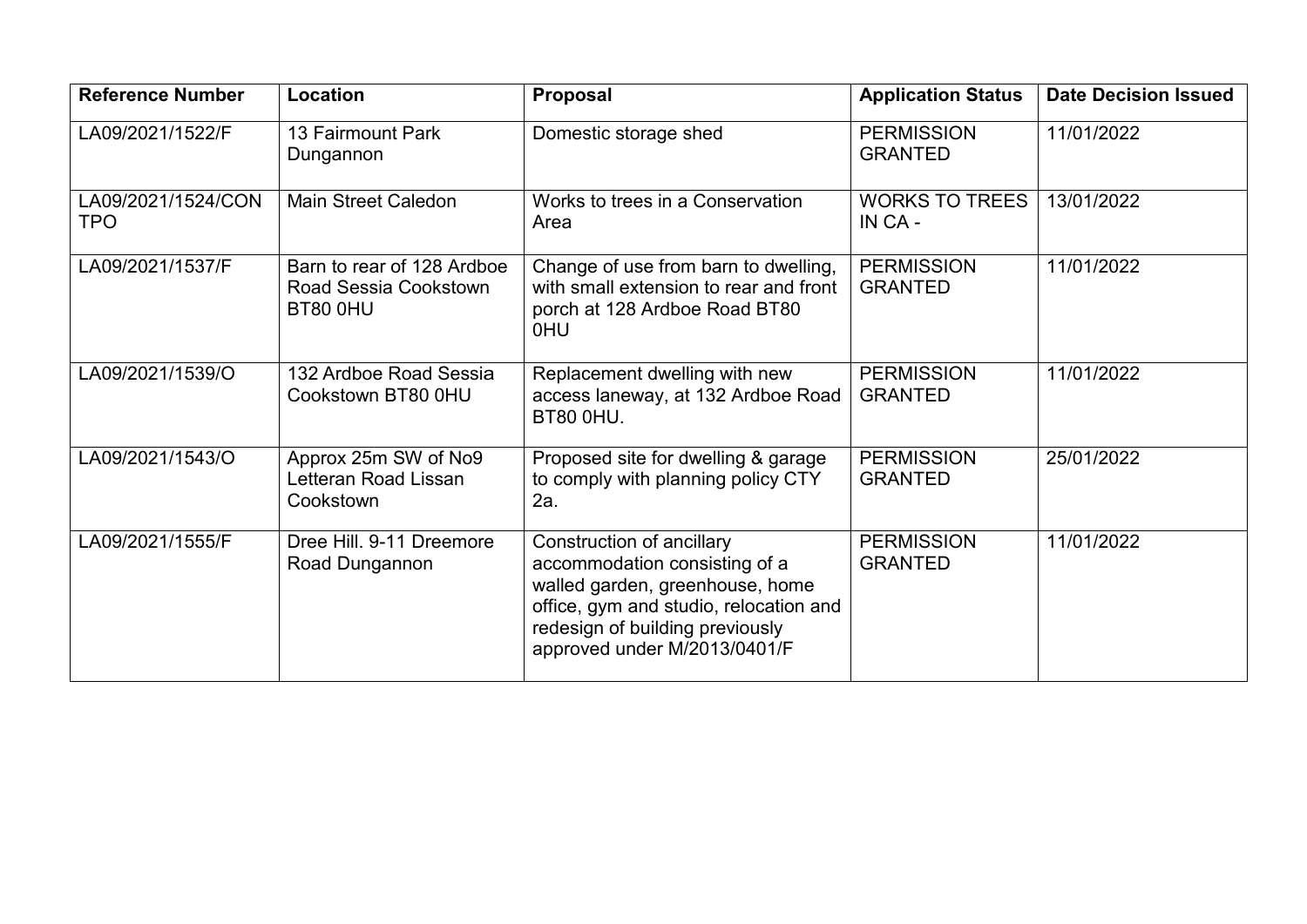| <b>Reference Number</b> | Location                                                                 | Proposal                                                                                                                                                                                                                                                                                                                                                                                                                                                                                                                                                                 | <b>Application Status</b>           | <b>Date Decision Issued</b> |
|-------------------------|--------------------------------------------------------------------------|--------------------------------------------------------------------------------------------------------------------------------------------------------------------------------------------------------------------------------------------------------------------------------------------------------------------------------------------------------------------------------------------------------------------------------------------------------------------------------------------------------------------------------------------------------------------------|-------------------------------------|-----------------------------|
| LA09/2021/1570/F        | Iniscarn Forest Iniscarn<br>Road Iniscarn<br><b>Desertmartin</b>         | Relocation of peviously approved car<br>park (un-constructed) under planning<br>application ref LA09/2021/0749 to a<br>newly proposed location. Location is<br>approximately 90m from Iniscarn<br>Road leading into the Iniscarn forest.<br>Forest access road widened to 3.5m<br>with construction to 2 number<br>passing bays leading up to the car<br>park. Works as previously approved<br>under LA09/2021/0749 which<br>includes upgrade of forest trails,<br>ancillary signage, and construction of<br>play park to remain as part of the<br>development proposal. | <b>PERMISSION</b><br><b>GRANTED</b> | 18/01/2022                  |
| LA09/2021/1573/F        | Adjacent 89 Old Moy Road<br>Dungannon                                    | First floor roof conversion to form<br><b>Sunday School Rooms, New</b><br>External Windows & Doors and New<br><b>External Fire Escape</b>                                                                                                                                                                                                                                                                                                                                                                                                                                | <b>PERMISSION</b><br><b>GRANTED</b> | 10/01/2022                  |
| LA09/2021/1588/O        | Adjacent to and North of 91<br>Old Eglish Rd Dungannon                   | <b>Proposed Dwelling and Garage</b>                                                                                                                                                                                                                                                                                                                                                                                                                                                                                                                                      | <b>PERMISSION</b><br><b>GRANTED</b> | 10/01/2022                  |
| LA09/2021/1591/O        | Adj to & South of 85 Old<br><b>Eglish Road Dungannon</b>                 | Dwelling & garage                                                                                                                                                                                                                                                                                                                                                                                                                                                                                                                                                        | <b>PERMISSION</b><br><b>GRANTED</b> | 11/01/2022                  |
| LA09/2021/1608/F        | Land adjacent to 95<br>Mullaghmore Road<br>Dungannone Tyrone BT70<br>1RB | Variation of conditions 3 & 4 of<br>planning approval LA09/2019/1667/O<br>To increase the ridge height from<br>7.5m to 8.5m from finished floor level<br>and to reduce the under build from<br>0.45m to not exceed 0.30m                                                                                                                                                                                                                                                                                                                                                 | <b>PERMISSION</b><br><b>GRANTED</b> | 19/01/2022                  |